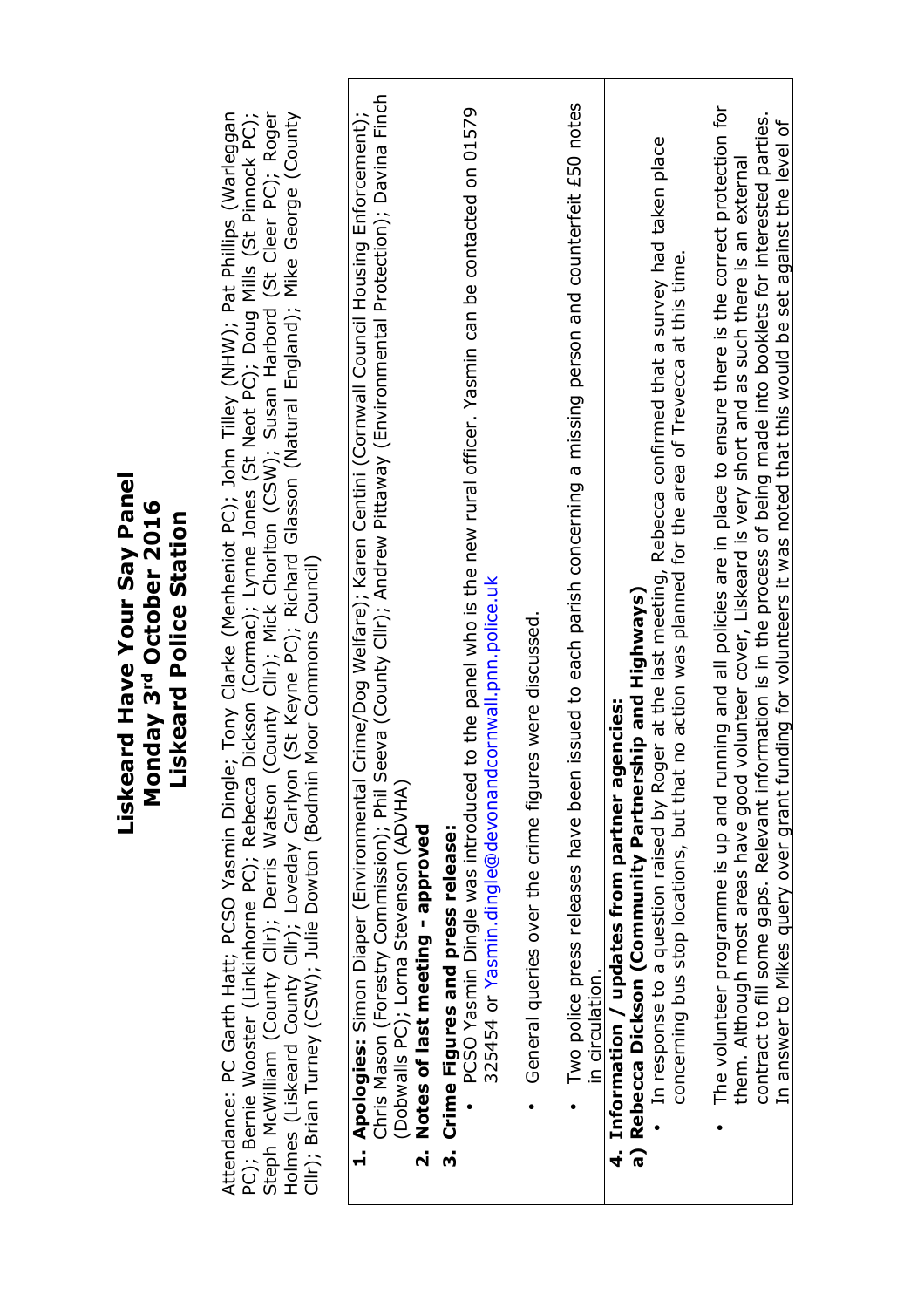| completing<br>volunteer hours and the work they are                                                                                                                                                                                                                                                                                                                                                                                                                                                                   |
|-----------------------------------------------------------------------------------------------------------------------------------------------------------------------------------------------------------------------------------------------------------------------------------------------------------------------------------------------------------------------------------------------------------------------------------------------------------------------------------------------------------------------|
| ighway depends on the road classification and the operation taking place at the<br>of the person leaving the debris. Mike also mentioned about the debris left by<br>enforcement to take place then the details of the culpable person is required.<br>ris, in particular large amounts of top soil, left on the highway by the area of<br>Doug raised an issue over surface deb<br>Connon Bridge. The clearance of the h<br>time, but will remain the responsibility<br>famers flailing. In all occasions for any    |
| couple in the Menheniot area who had allegedly been advised by Cormac to<br>er for road surfacing to take place. Rebecca will look into this matter.<br>clear the edges of Trewint Road in ord<br>Tony raised a concern over an elderly                                                                                                                                                                                                                                                                               |
| In reply to a question over culvert responsibilities raised by Lynne, Rebecca advised contact should be made to Steve<br>Blatchford from Land Drainage.                                                                                                                                                                                                                                                                                                                                                               |
| budgeting of our roads, as discussed at the last panel meeting. All members present agreed for the submission of the<br>Steph has now drafted the letter to Bert Biscoe, regarding the concerns members had over the managed decline and<br>letter.                                                                                                                                                                                                                                                                   |
| moorland roads, as discussed at the last panel meeting. All members present agreed for the submission of letter<br>Derris has now drafted the letter to Bert Biscoe, regarding the request for 40mph speed limits on all unfenced<br>(copy attached at foot of minutes).                                                                                                                                                                                                                                              |
| panel that defects are sprayed green to indicate that Cormac are aware of the<br>issue and are then sprayed yellow when the defect work has been booked in for completion. Due to the high volume<br>of work some defects that are sprayed green may be left for a long period of time and will have to be reassessed<br>nhole cover in St Cleer that had been sprayed with green paint by Cormac<br>Sue stated that there was a raised ma<br>some time ago. Rebecca informed the<br>before being booked in for work. |
| Cornwall Council recently received significant funds to re-mark white and yellow road lines and this work is currently<br>II need re-surfacing prior to the lines being re-marked.<br>in process. The car park in St Cleer wi                                                                                                                                                                                                                                                                                         |
| ncil is now up and running and that the issue of grazing rights is in the process<br>b) Julie Dowton (Bodmin Moor Commons Council)<br>Julie reported that the Commons Cou<br>of being reviewed.                                                                                                                                                                                                                                                                                                                       |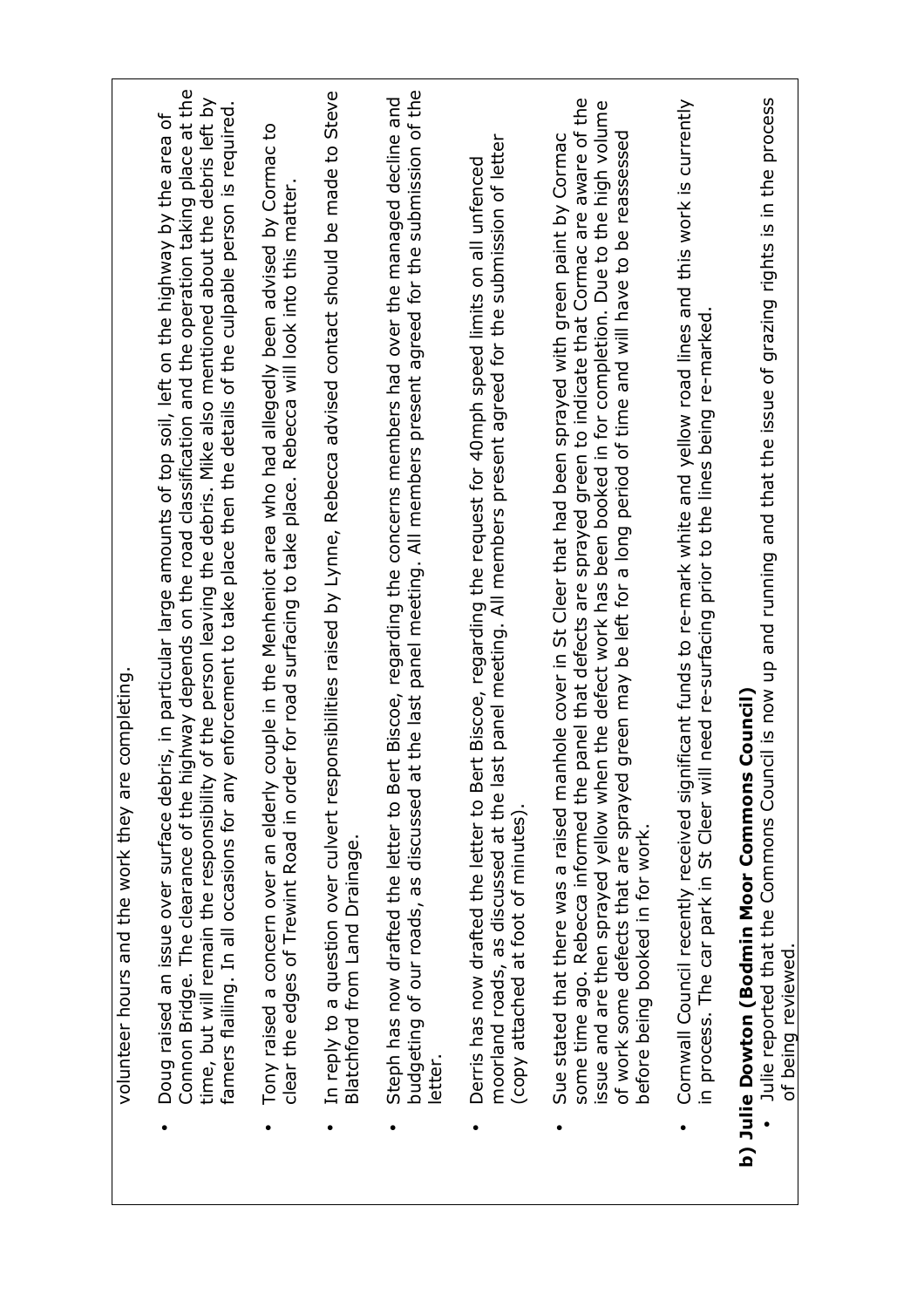| Mick advised that the A390 at St Ive seems to have had an increase in speed again. Past watches at this location<br><b>RECORDED</b><br>HIGHEST<br>42mph<br>33mph                                                                                                                                                                                                                                                                                                                                                                                                                                                                                                                                                             | VEHICLES EXCEEDING LIMIT<br>$\sim$<br>$\mathbf{\mathbf{\mathbf{\mathsf{H}}}}$                       | VEHICLES PASSING<br>20<br>$\frac{9}{4}$<br>33    | team in the forthcoming weeks.<br>Lower Tremar<br>Shortacross<br>LOCATION<br>Rilla Mill |
|------------------------------------------------------------------------------------------------------------------------------------------------------------------------------------------------------------------------------------------------------------------------------------------------------------------------------------------------------------------------------------------------------------------------------------------------------------------------------------------------------------------------------------------------------------------------------------------------------------------------------------------------------------------------------------------------------------------------------|-----------------------------------------------------------------------------------------------------|--------------------------------------------------|-----------------------------------------------------------------------------------------|
| by 2ft in size, had been excavated by Phoenix Mine. He has vehicle details and<br>consideration will be made to make an official police report. It is believed that                                                                                                                                                                                                                                                                                                                                                                                                                                                                                                                                                          |                                                                                                     | the hole may have been dug by mineral collectors | Richard reported that a large hole, 7ft<br>Natural England will chase this up and       |
| Crows Nest is a SSSI (Site of Special Scientific Interest) and as such scrub control is to take place there to protect<br>will also take place to protect the dressing floor and mine workings there.                                                                                                                                                                                                                                                                                                                                                                                                                                                                                                                        |                                                                                                     |                                                  | endangered mosses and lichens. Work<br>Richard Glasson (Natural England)<br>င           |
| control. On Access Land this means keeping them on a lead of no more than 2m in length between 1st March and 31st<br>July or at any time of year when you are near livestock (Countryside Code and the Countryside and Rights of Way<br>education and knowledge of the law of dog walkers. By law, in the countryside you must keep dogs under close<br>The worrying of livestock on moorland is still of a big concern and some of this can be put down to a lack of                                                                                                                                                                                                                                                        | Act 2000). It is also an offence to allow your dog to foul on Access Land and not to dispose of it. |                                                  |                                                                                         |
| 169 moorland ponies were rounded up and all were micro-chipped, wormed, de-loused and issued passports in order<br>be moved on. There was a plan to conduct a similar operation on St Cleer Downs and surrounding moorland but due<br>for better control of them to take place. Out of this large number only 45 ponies were claimed so the remaining 124<br>The council will have a committee to discuss policies for the moorland ponies. An operation for the protection of the<br>fall under the new Control of Horses Act 2015 legislation where they can be held for four days and if unclaimed can<br>ponies recently took place on East Moor involving the RSPCA, SWEP, Red Wings, police etc. During this operation | ast Moor this has now been put on hold for a while.                                                 |                                                  | to the number of ponies involved on E                                                   |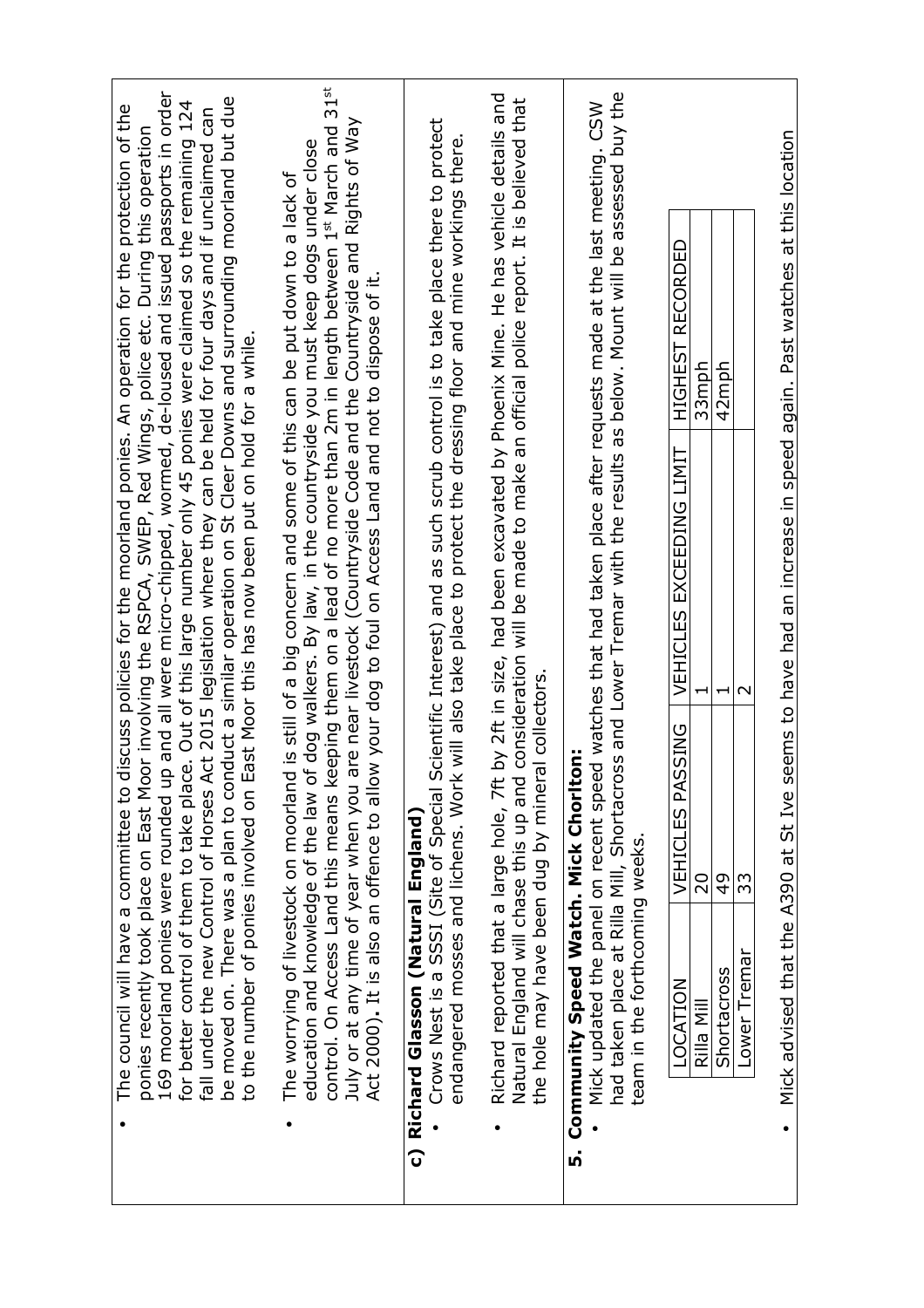| flashing speed detection sign at that location. Rebecca will look into this matter.<br>watches took place recording vehicles travelling towards the Callington direction and it was highlighted that this may<br>showed that generally 1% of vehicles passing through were exceeding the 30mph limit. However in recent watches<br>within the past two weeks these figures have increased to 7% (10 out of 143) and 8.5% (13 out of 153). These<br>coincide with the recent failure of the |
|--------------------------------------------------------------------------------------------------------------------------------------------------------------------------------------------------------------------------------------------------------------------------------------------------------------------------------------------------------------------------------------------------------------------------------------------------------------------------------------------|
| ccount collision data, topography, housing etc. to set speed limits and therefore<br>eph over the 30mph speed limit in St Ive, Rebecca stated that a government<br>In response to a question raised by St<br>white paper on rural roads took into a<br>would be very difficult to raise.                                                                                                                                                                                                   |
| speeding. Garth stated that he would conduct a speed watch in the area within the next few weeks and would report<br>Mike asked whether a speed watch could be conducted on Lodge Hill in Liskeard after he had received complaints of<br>back to Mike.                                                                                                                                                                                                                                    |
| and suggested a way to help prevent these and viruses spreading is by the use<br>of BCC when forwarding emails rather than CC in order to hide other mail recipients.<br>Doug highlighted recent email scams<br>6. Any other business:                                                                                                                                                                                                                                                     |
| Police Station conference room.<br>Thursday 1st December 2016 Liskeard<br>7. Date of Next Meeting:                                                                                                                                                                                                                                                                                                                                                                                         |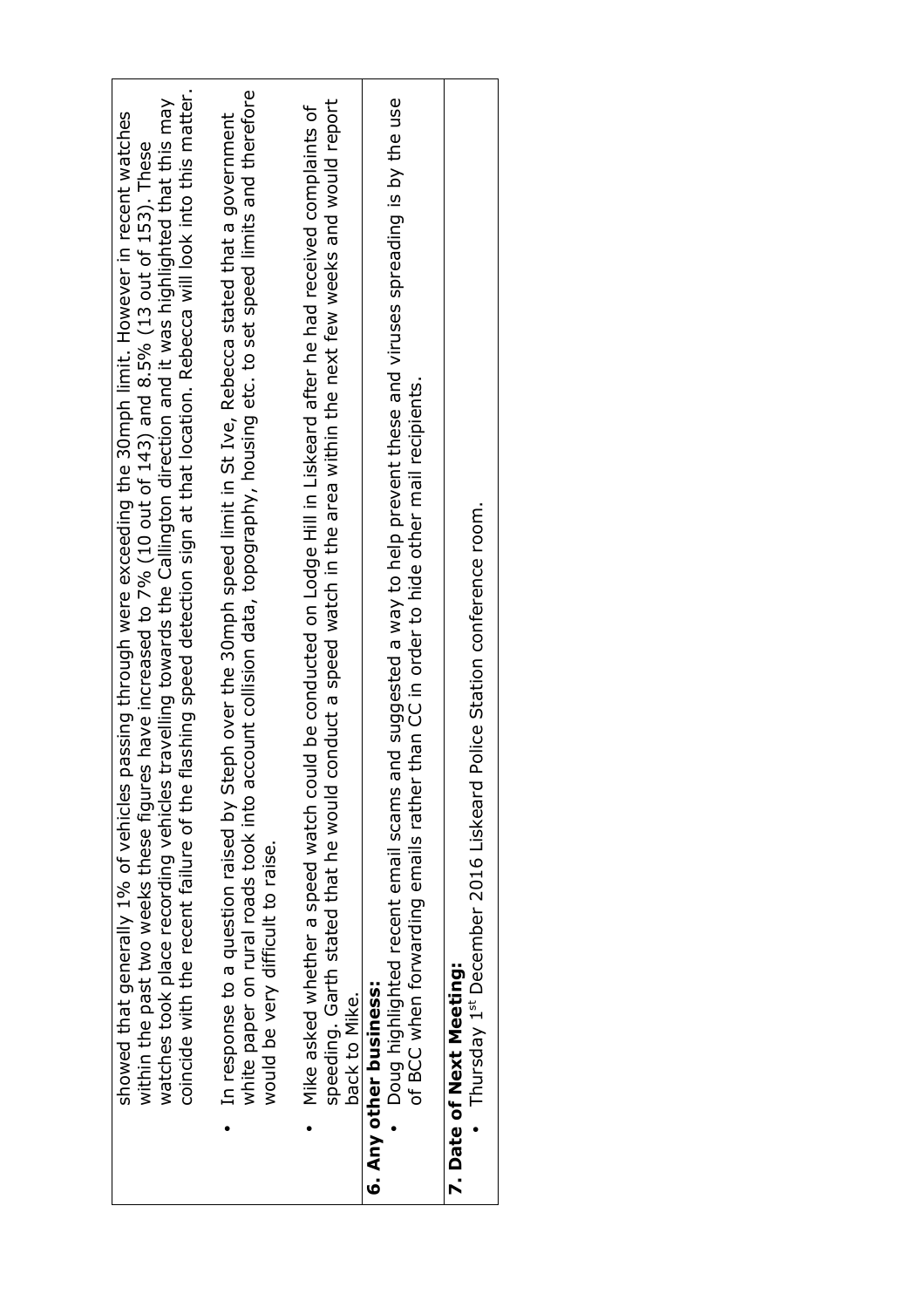

8<sup>th</sup> September 2016 8th September 2016

Portfolio Holder for Transport Portfolio Holder for Transport Cornwall Council Cornwall Council Cllr B Biscoe Cllr B Biscoe

Dear Bert

I am writing on behalf of the Liskeard Have Your Say meeting. This is a meeting facilitated by the Police, where Cornwall Councillors and Parish Council I am writing on behalf of the Liskeard Have Your Say meeting. This is a meeting facilitated by the Police, where Cornwall Councillors and Parish Council representatives meet on a bi-monthly basis to discuss matters of interest within the Liskeard Rural policing area. This area covers the majority of the representatives meet on a bi-monthly basis to discuss matters of interest within the Liskeard Rural policing area. This area covers the majority of the southern part of Bodmin Moor. Also present at the meetings are representatives from Cormac/Highways, Animal Health, Commoners Council, southern part of Bodmin Moor. Also present at the meetings are representatives from Cormac/Highways, Animal Health, Commoners Council, Environmental Health and other invitees. Environmental Health and other invitees.

The group who meet have always been concerned at the number of animal deaths on the unfenced roads across Bodmin Moor and in fact pressed for the The group who meet have always been concerned at the number of animal deaths on the unfenced roads across Bodmin Moor and in fact pressed for the 40mph speed limit on the B3254 at Foredown. This has been very successful in reducing animal deaths on this stretch of road, and has been enforced 40mph speed limit on the B3254 at Foredown. This has been very successful in reducing animal deaths on this stretch of road, and has been enforced through the actions of our local Speedwatch Police Volunteers. through the actions of our local Speedwatch Police Volunteers.

We have several other roads where the number of animal deaths is of great concern and, having spoken to other moorland councillors, I know this is also a problem in the We have several other roads where the number of animal deaths is of great concern and, having spoken to other moorland councillors, I know this is also a problem in the other areas of Bodmin Moor. other areas of Bodmin Moor.

We ask the Council, through your good self, to put a 40mph speed limit on all unfenced roads across Bodmin Moor. This is done on Dartmoor with We ask the Council, through your good self, to put a 40mph speed limit on all unfenced roads across Bodmin Moor. This is done on Dartmoor with minimum signage and we should be grateful if you would consider similar measures for our area. minimum signage and we should be grateful if you would consider similar measures for our area.

Yours sincerely Yours sincerely